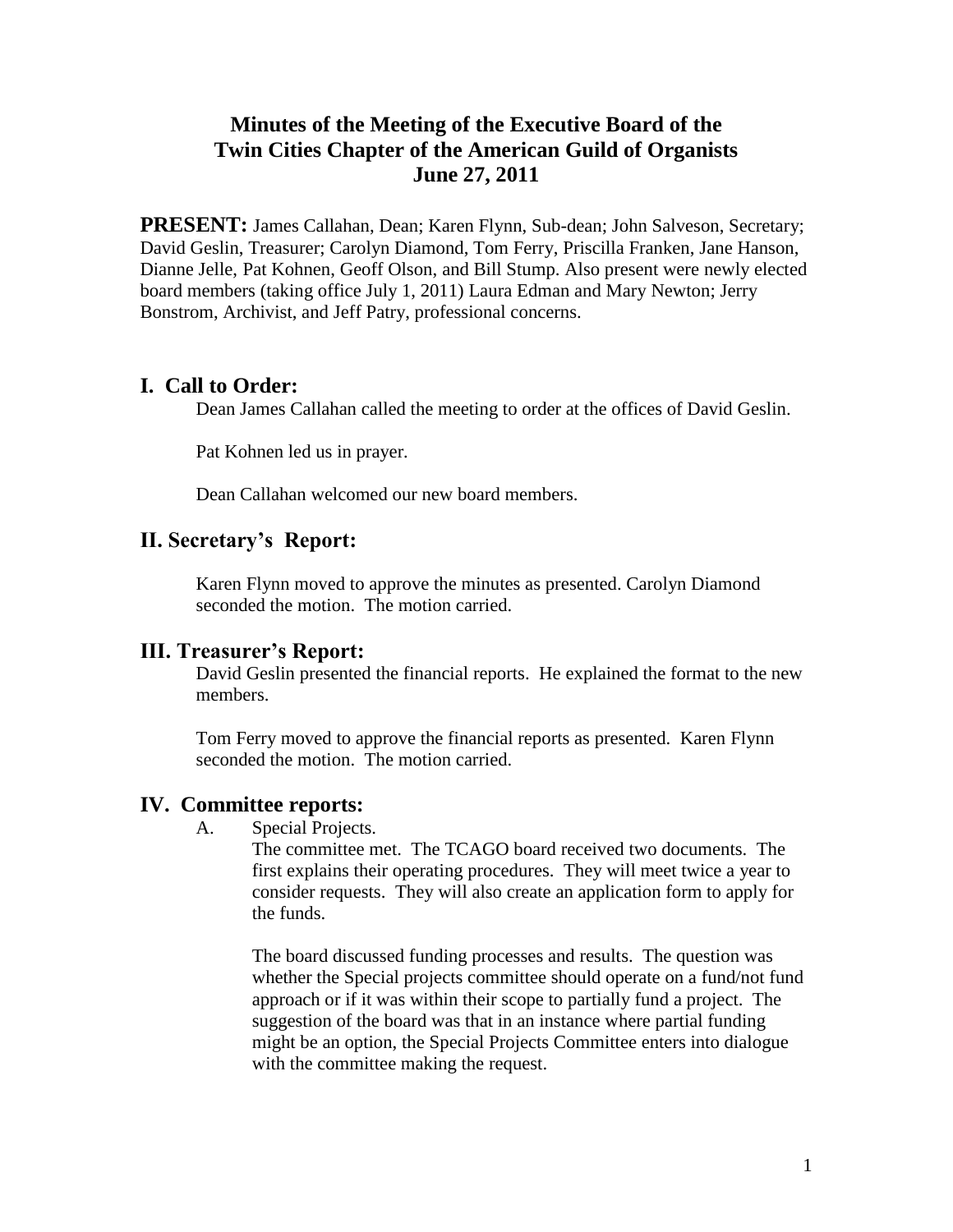The current requests were reviewed at the special projects meeting. The results were sent to the board for their action.

Special Projects recommended no funding for a digital camera – the board approved this recommendation.

Special Projects recommended funding of \$2500 for the opening program. The board approved this recommendation.

Special Projects approved funding \$100 for peer performance groups. The board rejected this recommendation, asking for further clarification on what the performance groups would look like and how the funds would be used.

Special Projects recommended funding \$1,250.00 for a composition competition. The board approved this recommendation.

B. Program.

Sharon is ready to take over. We extend our gratitude to Karen Flynn for her leadership.

#### C. Development.

\$100 has been donated for our student membership scholarships. Tim Strand will be working on ways to attract students. Laura Edman also suggested encouraging teachers to bring their students to events.

- D. Archives. Jerry Bonstrom reported that the Jennings' Diaries are now in the Minnesota History Center
- E. Hospitality The committee is looking forward to continuing their work in the fall.
- F. The Publicity Committee will meet in July.
- G. Investment. The committee will be interviewing prospective investment advisors in the near future.
- H. Professional Developement. Jeff Patry presented new salary guidelines. They represent a 3% increase. This is the first increase in several years. Wedding, Funeral, and substitute fees were also increased.

The Guidelines were approved with one nay vote.